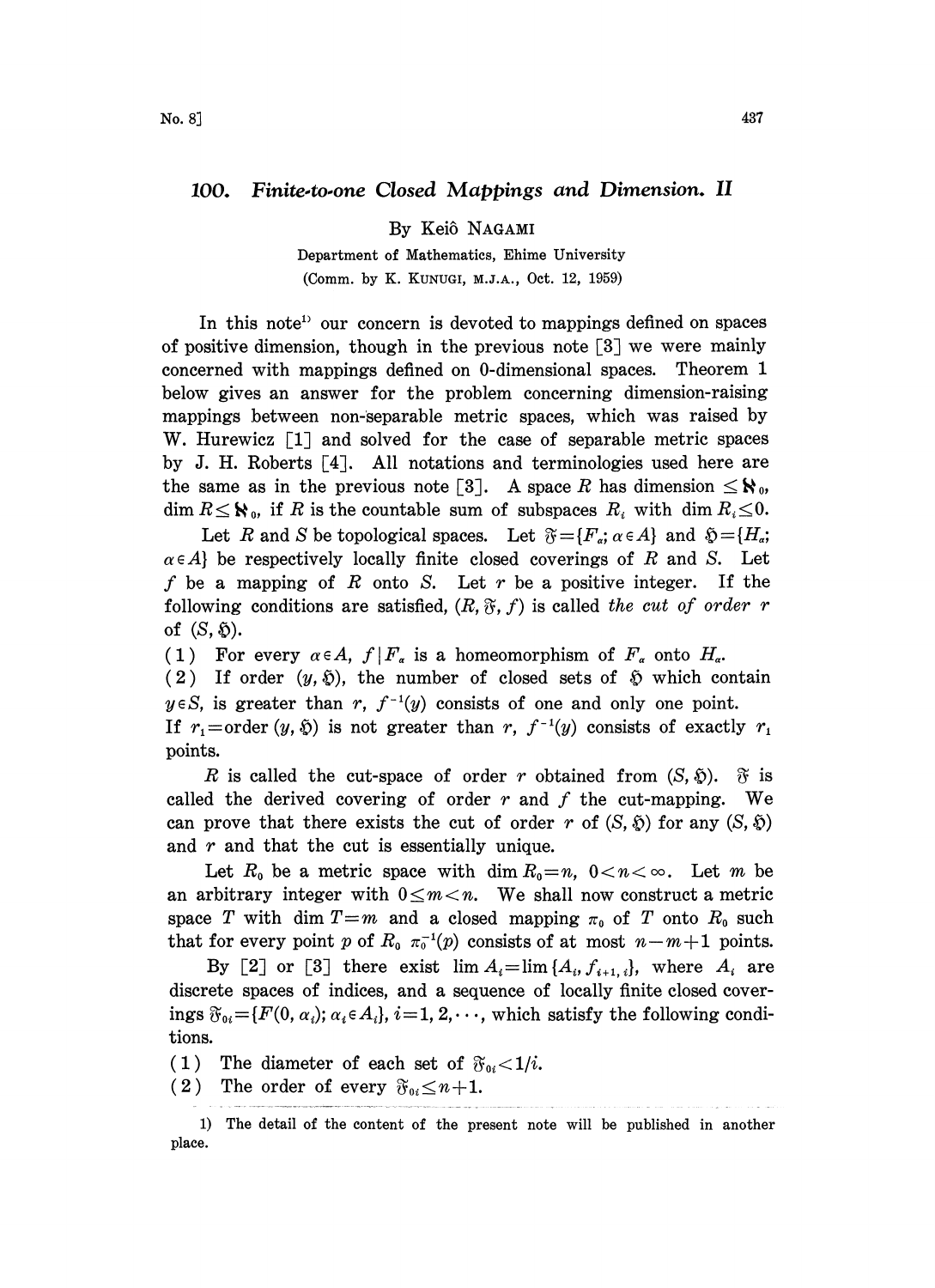438 K. NAGAMI [Vol. 35,

(3) For any i and any  $\alpha_i \in A_i$ ,<sup>2)</sup>  $F(0, \alpha_i) = \bigcup \{F(0, \alpha_{i+1}); \alpha_{i+1} \in A_{i+1}, f_{i+1, i}(\alpha_{i+1}) = \alpha_i\}.$ Let  $(S_{ii}, \mathfrak{H}_{iii} = \{H(i, i, \alpha_i); \alpha_i \in A_i\}, h_{ii}\}$  be the cut of order  $r=n-m$  $+1$  of  $(R_0, \mathfrak{F}_{0i})$ . Let  $H(i, i, \alpha_i) = \bigcup \{H(i, i, \alpha_i); f_{ij}(\alpha_i) = \alpha_i\}$  if  $j < i$ , and  $H(i, i, \alpha_j) = h_{i1}^{-1}(F(0, \alpha_j)) \cap H(i, i, f_{i}( \alpha_j))$  if  $j > i$ , and then  $\mathfrak{D}_{i,j} = \{H(i, i, \alpha_j); \alpha_j \in A_j\}, \ j=1, 2, \cdots$ , is a sequence of locally finite closed coverings of  $S_{i1}$  which satisfies the following conditions. (1) For any point p of  $S_{i1}$  and any neighborhood U of p, there exists  $\mathfrak{H}_{iij}$  such that  $S(p, \mathfrak{H}_{iij}) = \bigcup \{H(i, i, \alpha_j); \ p \in H(i, i, \alpha_j)\} \subset U$ . (2) For any j and any  $\alpha_i \in A_i$ ,  $H(i, i, \alpha_j) = \bigcup \{H(i, i, \alpha_{j+1}); f_{j+1, j}(\alpha_{j+1}) = \alpha_j\}.$ We can construct by <sup>a</sup> successive process the cuts  $(S_{ij}, \mathfrak{H}_{i,i-j+1,i-j+1}, h_{ij}), \quad j=2,\cdots, i,$ and a sequence of locally finite closed coverings  $\mathfrak{H}_{i,i-j+1,k} = \{H(i, i-j+1, \alpha_k); \alpha_k \in A_k\}, \quad k=1,2,\cdots,$ of  $S_{ij}$ ,  $j=2,\dots, i$ , which satisfy the following conditions. (1)  $(S_{i,j}, \mathfrak{H}_{i,i-j+1, i-j+1}, h_{ij})$  is the cut of order r of  $(S_{i,j-1}, \mathfrak{H}_{i,i-j+2,i-j+1}).$ (2)  $H(i, i-j+1, \alpha_k) = \bigcup \{H(i, i-j+1, \alpha_{i-j+1}); f_{i-j+1,k}(\alpha_{i-j+1}) = \alpha_k \}$  if  $k > i$  $-j+1$ , and  $H(i, i-j+1, \alpha_k) = h_{ij}^{-1}(H(i, i-j+2, \alpha_k)) \cap H(i, i-j+1, f_{i+j-1}, (\alpha_k))$  if  $k < i - j + 1$ . Then the following conditions are satisfied. (1) For any point p of  $S_{ij}$  and any neighborhood U of p, there exists  $\mathfrak{H}_{i, i-j+1, k}$  such that  $S(p, \mathfrak{H}_{i, i-j+1, k}) \subset U$ . (2) For any k and any  $\alpha_k \in A_k$ ,  $H(i, i-j+1, \alpha_k) = \bigcup \{H(i, i-j+1, \alpha_{k+1}); f_{k+1, k}(\alpha_{k+1}) = \alpha_k\}.$ Let  $R_i = S_{ii}$ ,  $F(i, \alpha_j) = H(i, 1, \alpha_j)$  and  $\mathfrak{F}_{ij} = \{F(i, \alpha_j); \alpha_j \in A_j\}$ . Then there is a mapping  $g_{i+1,i}$  of  $R_{i+1}$  onto  $R_i$  such that  $g_{i+1,i}$   $F(i+1,$  $\alpha_{i+1}$ ) is a homeomorphism of  $F(i+1,\alpha_{i+1})$  onto  $F(i,\alpha_{i+1})$  for every

 $\alpha_{i+1} \in A_{i+1}, i=0, 1, 2, \cdots$  Let  $T = \lim \{R_i, g_{i+1,i}\}\$ and  $\pi_i$  be a natural projection of T onto  $R_i$ ,  $i=0, 1, 2, \cdots$ We can prove that the projection  $\pi_0$  of T onto  $R_0$  is a closed map-

ping such that for every point y of  $R_0$  the inverse image  $f^{-1}(y)$  consists of at most  $r=n-m+1$  points. Moreover we can prove that T thus constructed is a metric space with dim  $T=m$ .

**Theorem 1.** Let  $R_0$  be a metric space. Then dim  $R_0 \le n \ll \infty$  if and only if  $R_0$  is the image of a metric space T with dim  $T \leq m(\leq n)$ under a closed mapping  $\pi_0$  such that  $\pi_0^{-1}(y)$  consists of at most n-m  $+1$  points for every  $y \in R_0$ .

**Theorem 2.** Let R be an inverse limiting space of a sequence of

<sup>2)</sup> In the following  $\alpha_j$  always indicates the element of  $A_j$ .